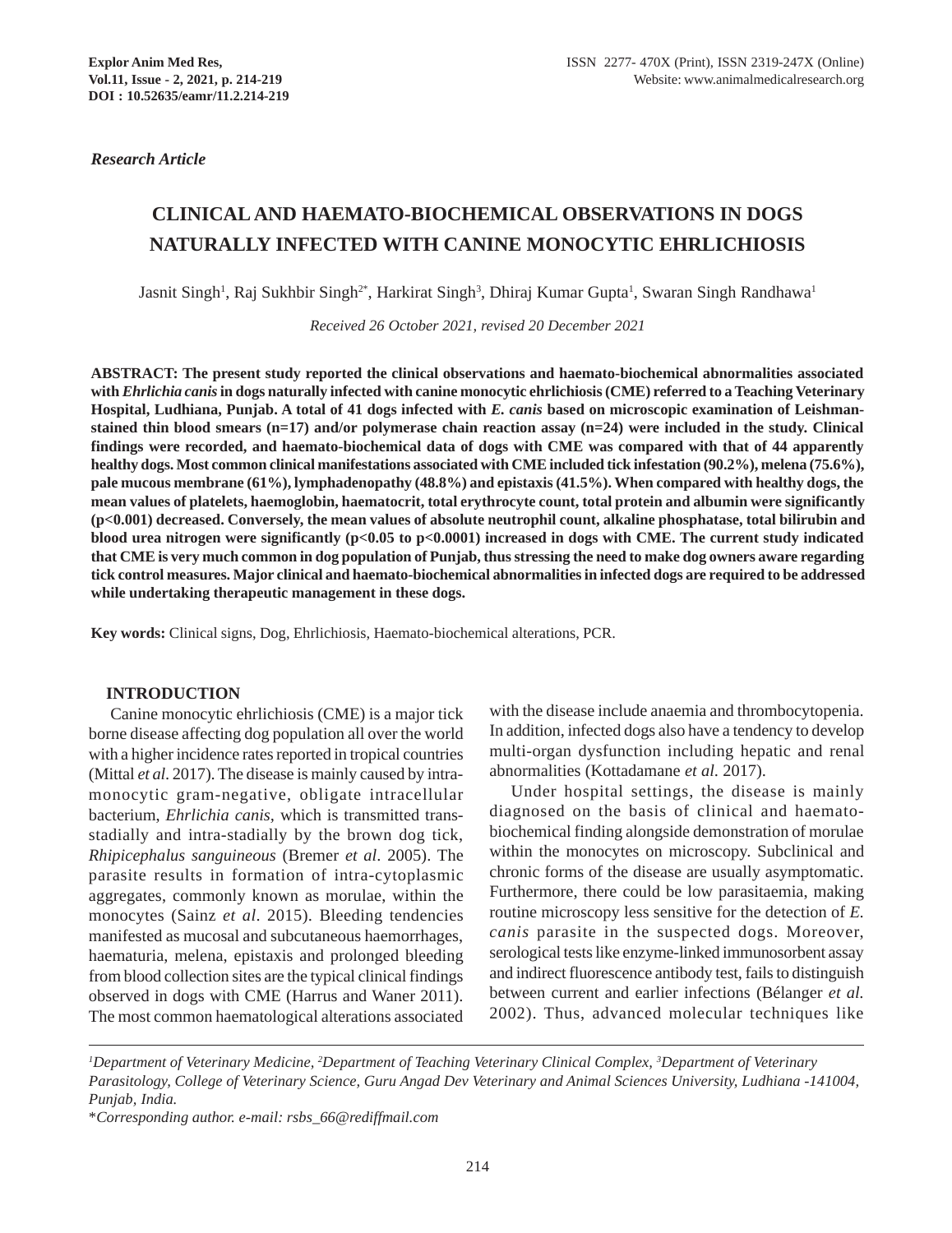polymerase chain reaction (PCR) assay are the diagnostic methods of choice for confirmatory diagnosis of CME (Harrus and Waner 2011).

A better understanding of the patho-physiology and alterations in the haemato-biochemical parameters associated with canine ehrlichiosis will surely help in management of the disease in a more effective way. Limited studies are available about clinical manifestations and haemato-biochemical alterations in dogs affected with ehrlichiosis from Northwest region of India (Kottadamane *et al.* 2017). So, the present study was carried out to investigate clinical and haematobiochemical alterations in dogs naturally infected with ehrlichiosis.

# **MATERIALS AND METHODS**

The present study was conducted at the Multispecialty Veterinary Hospital of Guru Angad Dev Veterinary and Animal Sciences University (GADVASU), Ludhiana, Punjab. In routine, blood samples from dogs with clinical signs suggestive of haemo-parasites were subjected to thin blood smear examination by conventional microscopy. In the present study, 17 dogs found positive for *E. canis* morulae by microscopy during the period from January 2016 to July 2021 were included. In addition, 24 dogs found positive for CME by PCR assay during the period from October 2020 to July 2021 were also included in the present study making a total of 41 dogs with CME. For these dogs, presenting complaints, clinical examination findings and haemato-biochemical results, if any, were recorded from patient's clinical records by screening Teaching Veterinary Hospital Database Management System. The permission for sampling was duly approved by college's Institutional Animal Ethics Committee wide no. V-11011(13)/2/2021- CPCSEA-DADF.

#### **Haemato-biochemical analysis**

From each dog, about 6 mL of blood sample was obtained in a sterile disposable syringe by cephalic or lateral saphenous venipuncture. From this, about 3 mL of blood was transferred into an EDTA vial for performing haematology, blood smear examination and isolation of genomic DNA for performing PCR assay. The remaining 3 mL of the blood was placed in a vial without anticoagulant and used for serum harvesting and analyzing biochemical parameters.

Haematological parameters including haemoglobin (Hb;  $g/dL$ ), total erythrocyte count (TEC;  $\times$  10<sup>6</sup>/µL), haematocrit (%), platelet count ( $\times$  10<sup>3</sup>/µL) and total leukocyte count (TLC; cells/µL) were measured by

automatic blood analyzer (ADVIA 2120 Haematology System, Siemens Healthcare Diagnostic Inc., USA). Differential leucocyte count was performed manually as per the standard method. Biochemical parameters including total protein (g/dL), albumin (g/dL), total bilirubin (mg/dL), alkaline phosphatase (ALP; U/L), alanine aminotransferase (ALT; U/L), blood urea nitrogen (BUN; mg/dL) and creatinine (mg/dL) were analyzed by clinical chemistry analyzer (Vitros® 350 Chemistry System, Ortho-Clinical Diagnostics Inc., SA) using diagnostic kits according to manufacturers' recommendations.

Thin blood smears were stained with Leishman stain and examined microscopically under oil immersion lens (100X) in order to detect inclusion bodies or morulae stages of *Ehrlichia* species in monocytes (Fig. 1).

# **PCR assay**

For PCR assay, the whole genomic DNA was isolated from blood samples by using Geneaid® DNA blood mini kit (GS300). The extracted DNA was stored at -20°C until further use. The PCR assay was standardized using the primers described by Kledmanee *et al*. (2009) targeting a portion of the VirB9 gene of *Ehrlichia* species. Subsequently, the forward and reverse primers Ehr1401F



**Fig. 1. Giemsa-stained peripheral blood smear of affected** dog showing monocyte infected with morulae  $(\rightarrow)$  of *E*. *canis* **(100X).**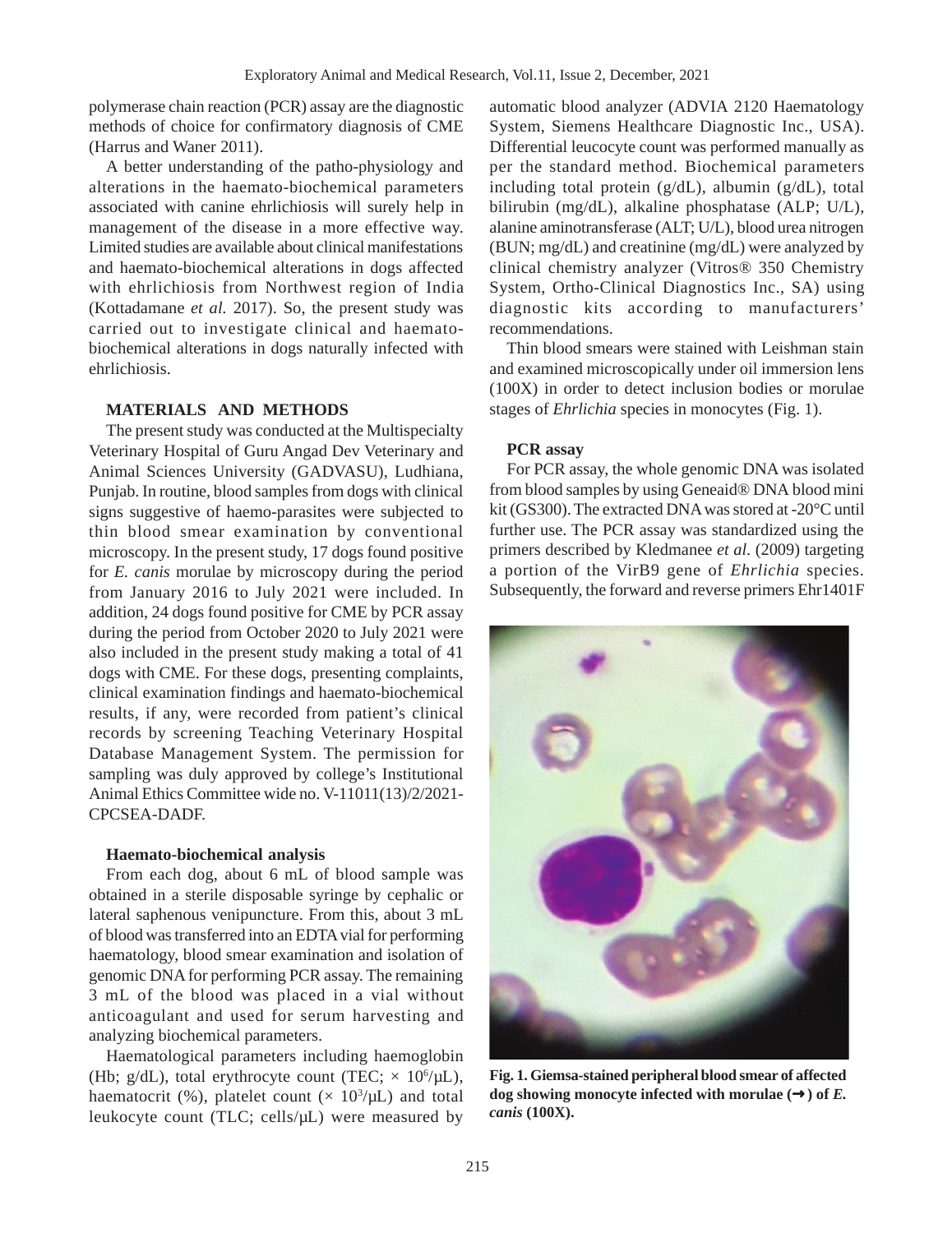

**Fig. 2. Application of** *E. canis* **specific PCR assay on clinical samples.**

(Lane M: 100 bp DNA Ladder, Lane P: Positive control, Lane N: Negative control, Lane 1-6 : Selected clinical samples).

and Ehr1780R, respectively, were used to identify *E. canis* species giving a product of 380 bp. The PCR products were resolved in 1.5% agarose gel containing Good view nucleic acid stain (Helix Biosciences) and visualized under Molecular Imager®ChemiDoc™ XRS (Bio-Rad, USA). The genomic DNA sample isolated from the blood of *E. canis*-infected dog was used as a positive control and genomic DNA from a healthy dog was used as a negative control (Fig. 2).

For comparison of the haemato-biochemical parameters of dogs with ehrlichiosis, apparently healthy dogs (n=44) presented for routine general check-ups or preventive care were included as a control group. The selection criteria included microscopic screening of dogs and those free from any vector borne haemo-parasitic infections were included. These dogs consisted of Labrador Retriever (26; 59%), German Shepherd (7; 15.9%), Pug (3; 6.8%), Mix breed (2; 4.5%), and Cocker Spaniel, Doberman, Lhasa Apso, American Pitbull, Pomeranian and Spitz (1 each; 2.3% each). There were 29 male dogs (65.9%) and 15 female dogs (34.9%) and the mean age of dogs were  $4.7\pm0.4$  years (range: 1 to 10 years).

#### **Statistical analysis**

Data were analyzed using Minitab statistical software (Version 14.2, State College, PA, USA). Frequencies, proportions, means, standard errors and ranges were calculated. The mean values of haemato-biochemical parameters were compared between healthy and diseased dogs using two sample *t*-test, and the differences were considered statistically significant at p<0.05.

### **RESULTS AND DISCUSSION**

In this study, dogs were diagnosed for CME either based on microscopy  $(n=17)$  or by PCR assay  $(n=24)$ . Dogs found positive for CME by microscopy were not further subjected to PCR assay for confirmation. The PCR assay was employed in only those dogs that were highly suspected for CME based on their clinico-haematological findings but were negative on microscopy. The conventional microscopy has a limitation in detecting *E. canis* morulae as reported in previous studies (Singla *et al.* 2011, Mittal *et al.* 2017). In the present study, during screening of the hospital canine patient data, it was observed that dogs with clinico-haematological findings characteristic of ehrlichiosis responded completely to the tetracycline antibiotics (like doxycycline), despite being negative on blood smear examinations. Although, molecular techniques, such as PCR assay, are more sensitive methods for detection of *E. canis* (Mittal *et al.* 2017), yet these being costlier and time consuming cannot be employed for routine examination of samples submitted to the clinical diagnostic laboratories of hospitals for detection of blood parasites.

Out of the 41 dogs, 12 (29.2%) were Germen Shepherd, 9 (22%) were Labrador Retriever, 4 each were Pug and Pomeranian (9.8% each), 3 were Gaddi (7.3%), 2 each were American Pitbull, Rottweiler and Golden Retriever (4.9% each) and 1 each were Beagle, Dachshund and Saint Bernard (2.4% each). There were 29 male dogs (70.7%) and 12 female dogs (29.3%). Majority of the affected dogs were  $>1$  year of age (30; 73.2%) as compared with dogs  $\leq 1$  year of age (11; 26.8%). The mean age was 3.5±0.44 years (range: 0.5 to 11 years). Month-wise, majority of cases were reported during April to July (21; 51.2%) followed by November to March (15; 36.6%) and August to October (5; 12.2%). Higher susceptibility of Germen Shepherd dogs to CME might be due to its inherent inability to produce adequate blast cells causing inadequate cellular immune response against the causative agent, i.e., *E. canis* (Nyindo *et al*. 1980). In relation to gender predisposition, male dogs (70.7%) were more infected with CME as compared with the female dogs (29.3%) which could be attributed to more liking of male dogs by the pet owners which might resulted into over presentation of male dogs in the hospital. Young adult dogs >1 year of age were found to be more affected with CME which corroborates with the results of Trapp *et al.* (2006), Guedes *et al.* (2015) and Kottadamane *et*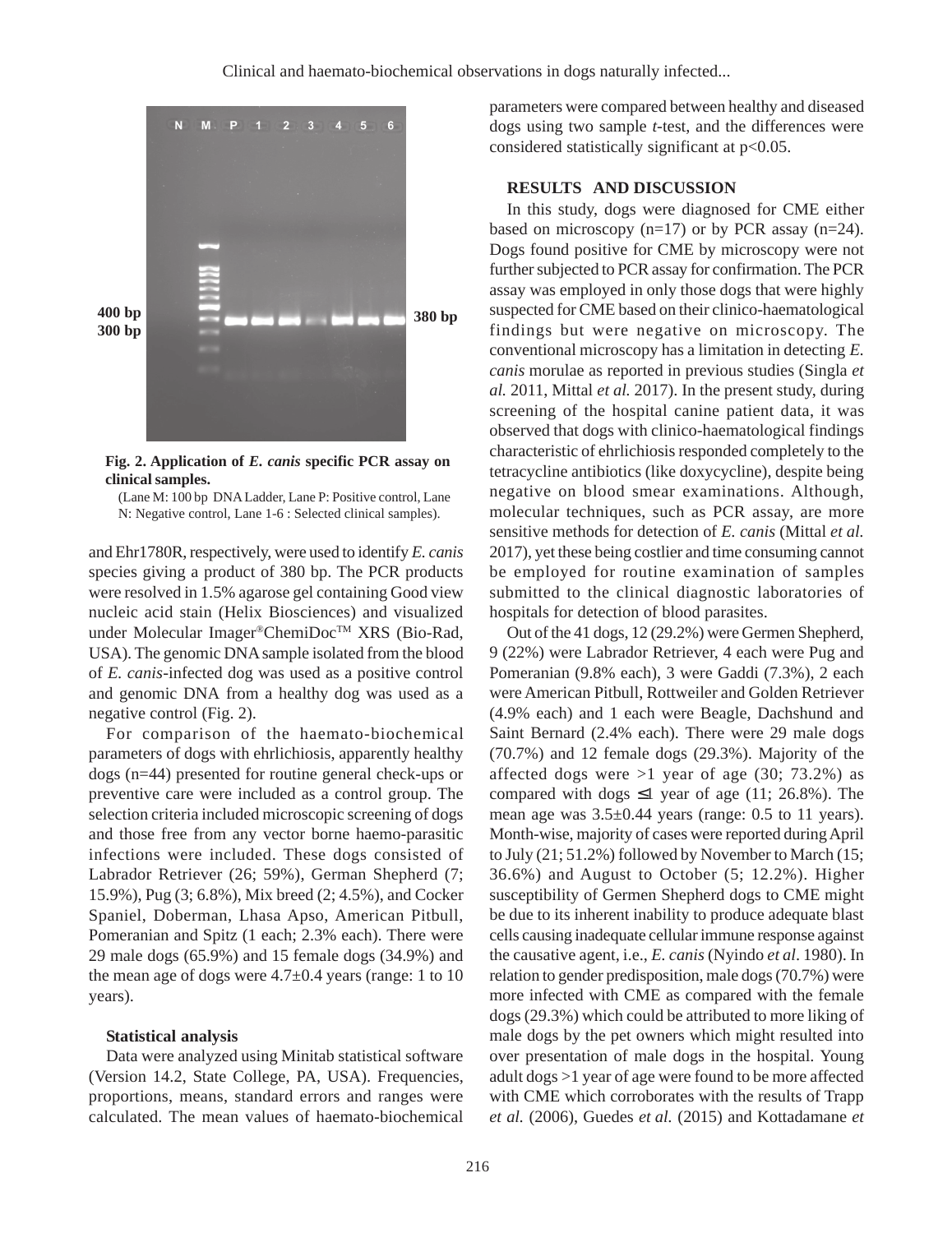

**Fig. 3. Distribution of presenting and clinical examination findings in dogs with ehrlichiosis (N=41).**

*al.* (2017). Young dogs may be protected from infection because of less exposure to the outside environment including ticks and other dogs. Majority of cases were presented during the summer season (*i.e.,* April to July) which coincides with the time period during which the vector population is high for the transmission of disease to the susceptible dogs (Kottadamane *et al.* 2017, Mittal *et al*. 2017).

Dogs with CME were presented with a wide variety of clinical manifestations, of which, the most frequently reported observations were tick infestation (37; 90.2%), melena (31; 75.6%), anorexia (27; 65.9%), pale mucosa (25; 61%), lethargy (22; 53.7%) and lymphadenopathy (20; 48.8%). Other clinical signs are depicted in Fig. 3. Three dogs were also presented with seizures which have been rarely observed in dogs with ehrlichiosis. Diverse type of clinical signs recorded in dogs with CME have been reported in the previous studies (Foglia Manzillo *et al.* 2006, Harrus and Waner 2011, Mylonakis *et al.* 2019), and these signs indicated multi-organ dysfunctions due to underlying pathological changes such as vasculitis in dogs with CME (Foglia Manzillo *et al.* 2006, Mylonakis *et al.* 2019).

The haemato-biochemical alterations in dogs infected with CME are presented in Table 1. As compared to the healthy dogs, the affected dogs had significantly lower mean levels of Hb, haematocrit and TEC indicating anaemia in these dogs. More than 50% of the dogs had

Hb of  $\langle 7 \text{ g/d}$ L and haematocrit of  $\langle 21 \text{ %} \rangle$  in this study. These abnormalities in dogs with CME could be due to the higher affinity of *E. canis* towards the vascular endothelial cells resulting into vasculitis which is manifested as multiple petechial or ecchymotic haemorrhages in various parts of the body and mucus membranes causing blood loss, anaemia (Sainz *et al*. 2015). Platelet counts were significantly decreased in dogs infected with ehrlichiosis as compared with the healthy dogs. In about 54% of the dogs, the thrombocytopenia was severe  $\left(\langle 50 \times 10^{3} \rangle \mu\right)$ . Thrombocytopenia in diseased dogs reflected the increased platelet destruction due to development of antiplatelet antibodies (Harrus *et al*. 1996) and consumption of platelets due to haemorrhages in various parts of the body (Kakoma *et al*. 1978). The infected dogs had significantly higher TLC and absolute neutrophil count as compared with the healthy dogs. Leucopenia (<5000/  $\mu$ L) and leucocytosis (>15000/ $\mu$ L) were observed in 24.4% and 34.1% of the dogs, respectively. About 22% of dogs had pancytopenia in this study. Similar findings were reported in earlier studies (Foglia Manzillo *et al.* 2006).

There was a significant increase in the levels of serum total bilirubin and ALP in infected dogs as compared with healthy dogs. These findings are attributed to *E. canis* induced inflammation of the sinusoidal endothelium of liver parenchyma (Mylonakis *et al*. 2010). The levels of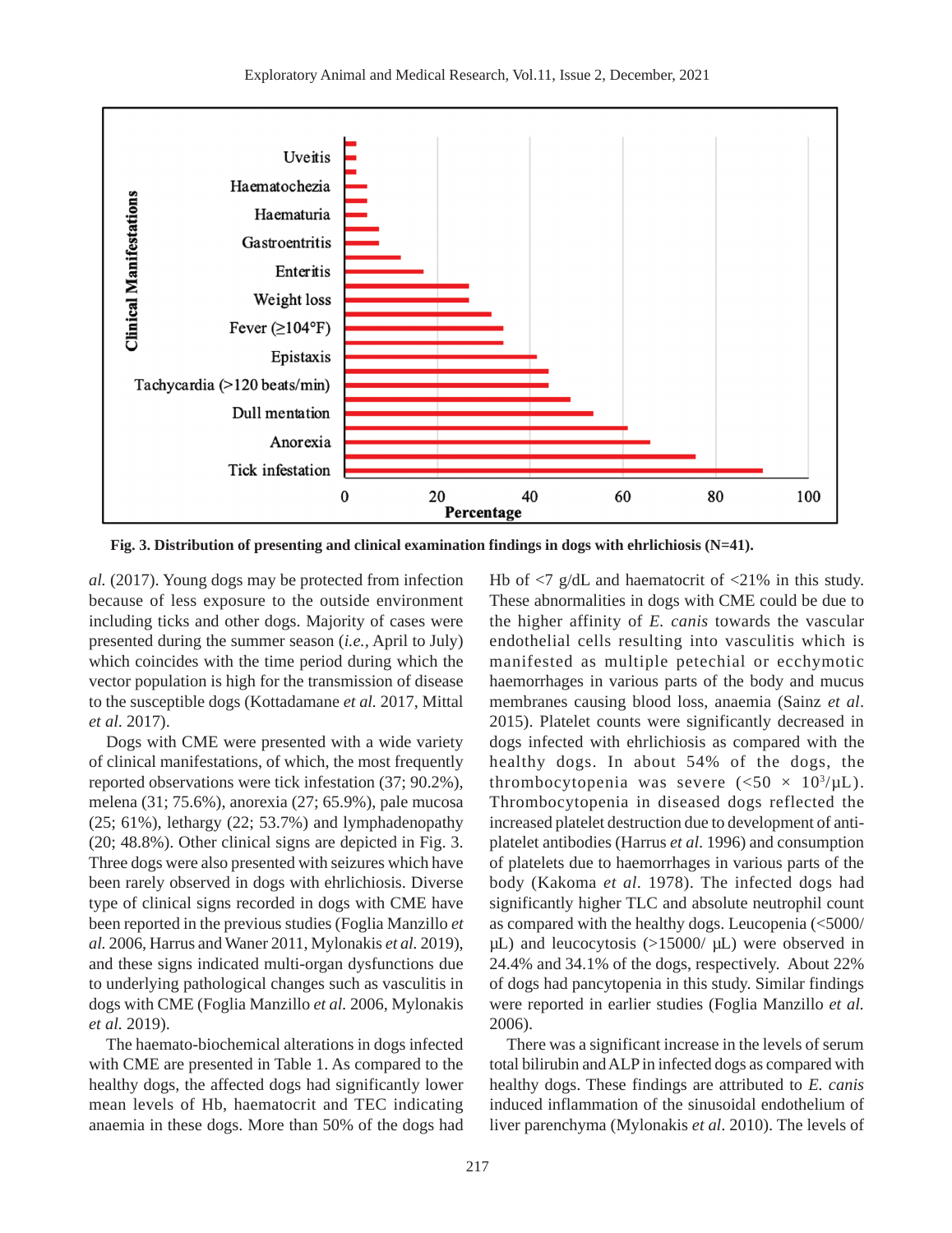Clinical and haemato-biochemical observations in dogs naturally infected...

| Parameter                            | <b>Healthy dogs</b><br>$(N = 44)$<br>$(Mean \pm SE)$ | Dogs with CME |                             | p-value     |
|--------------------------------------|------------------------------------------------------|---------------|-----------------------------|-------------|
|                                      |                                                      | $N^*$         | $(Mean \pm SE)$             |             |
| Hb(g/dL)                             | $14.5 \pm 0.4^{\circ}$                               | 41            | $6.8 \pm 0.5^{\rm b}$       | 0.0001      |
| Haematocrit (%)                      | $40.9 \pm 1^{\circ}$                                 | 41            | $21.4 \pm 1.5^b$            | 0.0001      |
| TEC $(\times 10^6/\mu L)$            | $6.5 \pm 0.2^{\rm a}$                                | 41            | $3.3 \pm 0.2^b$             | 0.0001      |
| Platelet count $(\times 10^3/\mu L)$ | $378.6 \pm 19.5^{\text{a}}$                          | 41            | $65.2 \pm 9.3^b$            | 0.0001      |
| $TLC$ (cells/ $\mu L$ )              | $12023 \pm 646$                                      | 41            | $13448 \pm 2076$            | <b>NS</b>   |
| Neutrophils (cells/ $\mu L$ )        | $8726 \pm 464$                                       | 35            | $12966 \pm 2172$            | 0.037       |
| Lymphocytes (cells/µL)               | $3022 \pm 186$                                       | 35            | $2670 \pm 377$              | <b>NS</b>   |
| Total bilirubin (mg/dL)              | $0.3 \pm 0.03^{\rm a}$                               | 38            | $1.3 \pm 0.3^{\rm b}$       | 0.0001      |
| ALT(U/L)                             | $52.9 \pm 2.3$                                       | 30            | $66 \pm 12$                 | NS          |
| ALP(U/L)                             | $68.1 \pm 3.6^a$                                     | 28            | $217.4 \pm 53^b$            | 0.001       |
| Total proteins (g/dL)                | $6.7\pm0.1^{\rm a}$                                  | 27            | $5.2 \pm 0.3^b$             | 0.0001      |
| Albumin $(g/dL)$                     | $3.1\pm0.1^{\rm a}$                                  | 24            | $2 \pm 0.1^b$               | 0.0001      |
| BUN (mg/dL)                          | $14 \pm 1.02^{\rm a}$                                | 29            | $26.4 \pm 2.7$ <sup>b</sup> | 0.0001      |
| Creatinine (mg/dL)                   | $1.1 \pm 0.03$                                       | 30            | $1.3 \pm 0.1$               | $_{\rm NS}$ |

**Table 1. Comparison of haemato-biochemical parameters between healthy dogs and dogs with ehrlichiosis.**

(Hb: Haemoglobin; TEC: Total erythrocyte count; TLC: Total leucocyte count; ALT: Alanine aminotransferase; ALP: Alkaline phosphatase; BUN: Blood urea nitrogen; SE: Standard error; NS: Non-significant; N\*: Data pertaining to some of the parameters not available; CME: Canine monocytic ehrlichiosis).

total protein and albumin were significantly decreased in dogs with CME when compared with healthy dogs. Hypo-proteinaemia ( $\leq$ 5 g/dl) and hypo-albuminaemia ( $\leq$ 2 g/dl) were observed in 36.6% and 31.7% of the diseased dogs, respectively. The probable cause for these abnormalities could be due to the loss of plasma proteins from the vascular endothelial pores due to vasculitis caused by *E. canis* (Woody and Hoskins 1991) or due to decreased protein production as a result of concomitant liver disease (Reardon and Pierce 1981) or glomerulonephritis (Codner *et al*. 1992).

As compared with the healthy dogs, there was a significant increase in the levels of BUN in dogs with ehrlichiosis. Although the levels of creatinine were also higher in diseased dogs, but the results were nonsignificant. Previous studies also reported renal damage in dogs with ehrlichiosis which might be due to concurrent immune mediated glomerulonephritis caused by *E. canis* antigen against the basement membrane of glomerulus (Pinho *et al*. 2016).

#### **CONCLUSION**

The present study highlighted important clinicopathologic alterations alongwith tick infestation, melena, lymphadenopathy, epistaxis, anaemia, thrombocytopenia hypo-proteinaemia and hypoalbuminaemia in dogs with CME. These findings prompt the clinician to consider canine ehrlichiosis as one of the differentials for dogs presented with above-mentioned clinical and haematobiochemical abnormalities. Further, these alterations should be kept in mind while undertaking therapeutic interventions and to avoid severe clinical and fatal outcomes.

# **ACKNOWLEDGEMENT**

The authors would like to acknowledge the Department of Biotechnology, Government of India and Director of Research, GADVASU for providing necessary funds for development of Teaching Veterinary Hospital Database Management System from which the canine patient data was included in the study.